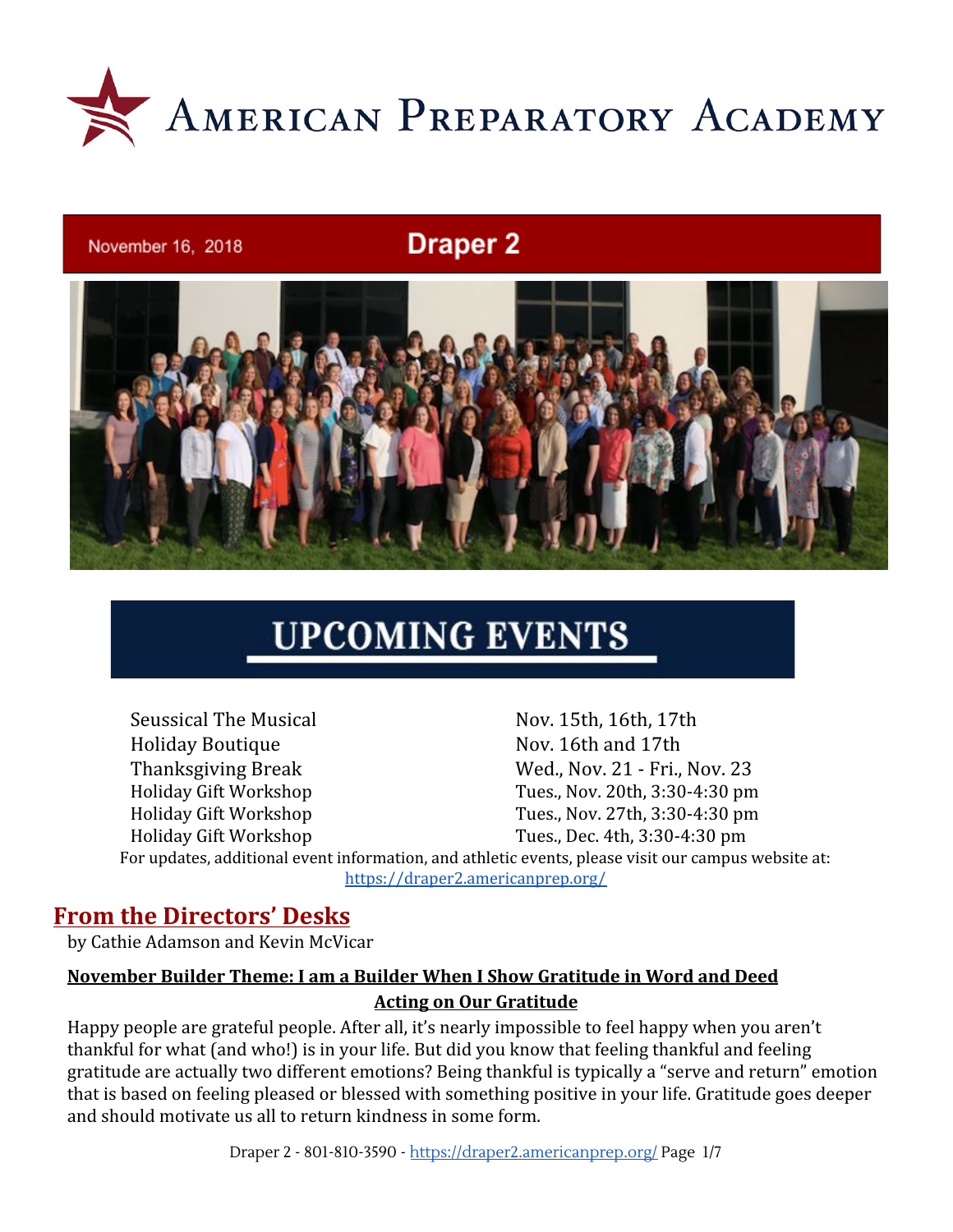

We all need to act on our gratitude. Since feelings of thankfulness and gratitude can be fleeting, it's up to us to turn these feelings into action as much as possible and as often as possible. When you acknowledge the blessings in your life and call them out, you are filling others' buckets. The side benefit here is . . . you will be happy, too!

How can you act on your gratitude? Here is a list of suggestions that will turn your feelings of gratitude into meaningful actions:

- Organize a food drive and help stock your local food pantry. Find a food [pantry that is](http://r20.rs6.net/tn.jsp?f=0011kT9CvYn9v5fORQOeB9l7ZrMlVMZXyiT_v2AFCGS5-je8jkAYvX4vS2NYh2mJjTPmWyf-tdRpHEvwBfBozfNV2W9-Vb1_s9iCIoCA25Vjo_-T-Rq8fLOYw2xZR5IT_LGGPCOoZXM8tFfBrSIpGIi8w==&c=ejOcNzbhcseXtx1JB8izy1FXbX3ORyBLZP6NwhO0Fmd1TBLyhqpAzA==&ch=EugwJWQkmXh4Q8OocR70AKX2mo6MD-WNcrBCEZ8TyI7UQvQuYq3uHg==) [local to you.](http://r20.rs6.net/tn.jsp?f=0011kT9CvYn9v5fORQOeB9l7ZrMlVMZXyiT_v2AFCGS5-je8jkAYvX4vS2NYh2mJjTPmWyf-tdRpHEvwBfBozfNV2W9-Vb1_s9iCIoCA25Vjo_-T-Rq8fLOYw2xZR5IT_LGGPCOoZXM8tFfBrSIpGIi8w==&c=ejOcNzbhcseXtx1JB8izy1FXbX3ORyBLZP6NwhO0Fmd1TBLyhqpAzA==&ch=EugwJWQkmXh4Q8OocR70AKX2mo6MD-WNcrBCEZ8TyI7UQvQuYq3uHg==)
- Volunteer your time with [Habitat for Humanity](http://r20.rs6.net/tn.jsp?f=0011kT9CvYn9v5fORQOeB9l7ZrMlVMZXyiT_v2AFCGS5-je8jkAYvX4vS2NYh2mJjTPxt6e4PNzlNo52nqeHlzMFyOgKiW0kn5J0RJIJfYfiCNIzTHvp6QWhVh-i79XT1Wzu1ILZzGRzrJumt3oJKzyAUKNoG7Ccm1U&c=ejOcNzbhcseXtx1JB8izy1FXbX3ORyBLZP6NwhO0Fmd1TBLyhqpAzA==&ch=EugwJWQkmXh4Q8OocR70AKX2mo6MD-WNcrBCEZ8TyI7UQvQuYq3uHg==).
- Donate to [The Salvation Army](http://r20.rs6.net/tn.jsp?f=0011kT9CvYn9v5fORQOeB9l7ZrMlVMZXyiT_v2AFCGS5-je8jkAYvX4vS2NYh2mJjTPBMV6t1WZRWnHicmmfF0D0UkLNeO7mqsGfx5U90p2UPx9SzLjaVgfdGdEeXtcU8GnyBhbeuZYd0RugMvTfarFKh8bOicZSmHG&c=ejOcNzbhcseXtx1JB8izy1FXbX3ORyBLZP6NwhO0Fmd1TBLyhqpAzA==&ch=EugwJWQkmXh4Q8OocR70AKX2mo6MD-WNcrBCEZ8TyI7UQvQuYq3uHg==). Every little bit helps! Even just a bag of gently used clothing or a piece of furniture you no longer use.
- [Plant a tree.](http://r20.rs6.net/tn.jsp?f=0011kT9CvYn9v5fORQOeB9l7ZrMlVMZXyiT_v2AFCGS5-je8jkAYvX4vS2NYh2mJjTP35pZnso4kD0qIdvjdpS23jP_6zh98iLMCRIBmOA1ZF5qh24QfuNkZc2hROcPcRnK4w9gpBhQOZCuzN9jMbj8iS5ZdvMM-5KiPMjjAMD4jbA=&c=ejOcNzbhcseXtx1JB8izy1FXbX3ORyBLZP6NwhO0Fmd1TBLyhqpAzA==&ch=EugwJWQkmXh4Q8OocR70AKX2mo6MD-WNcrBCEZ8TyI7UQvQuYq3uHg==)
- Spend time being a [big brother or big sister](http://r20.rs6.net/tn.jsp?f=0011kT9CvYn9v5fORQOeB9l7ZrMlVMZXyiT_v2AFCGS5-je8jkAYvX4vS2NYh2mJjTPUmH2PfDtR2eQH0yBI98PizeBUl66e_PDVXPKdC8PJR3ar-9Lzf6_QFsmQjCpvLKplDpsX7vzHR8=&c=ejOcNzbhcseXtx1JB8izy1FXbX3ORyBLZP6NwhO0Fmd1TBLyhqpAzA==&ch=EugwJWQkmXh4Q8OocR70AKX2mo6MD-WNcrBCEZ8TyI7UQvQuYq3uHg==) for a child.

Feeling thankful is the just the first step. Gratitude is our opportunity to act out our thankfulness in ways that are tangible to others. It fills everyone's buckets! *Bucket Fillosopy 101* - Bucket Fillers Inc.~

## **Library Books**

#### Wonderful parents,

Please help me to help you! If you ever pay a fee for a lost or damaged book or workbook, and then get another notice for the same charge, please email me [pgibbons@apamail.org,](mailto:pgibbons@apamail.org) or call, or come in to the curriculum office and let me know so that I can quickly take care of the problem! If months go by and you can't remember exactly when the fee was paid, it's a lot harder to find the copy of it in our receipt logs. Also, please know that due to the volume of books that get checked in and out on a daily basis you may get a notice that a book is still missing when it has already been returned. This should be rare, but it may happen! If, after another week, you are still getting overdue/lost book reports for a book which was returned, please shoot me a quick email and I'll personally go look for it and get it properly checked in. Thank you for all of your help!

#### Pamela Gibbons

Curriculum Specialist [pgibbons@apamail.org](mailto:pgibbons@apamail.org)

## **6th Grade Reading University Challenge**

We are happy that so many students are reading for the Sixth Grade RU Book Challenge and are loving to hear them talk about it! In order to make some of the books more available for students so they can finish by Dec. 10th., the Salt Lake County Library has gathered 8 copies of *Restart* and 5 copies of *The Wishmakers* for check out. These books are at the Draper Library stacked on a bottom shelf of the Holds shelves with the name Stephenson prominently displayed beneath them. A librarian can direct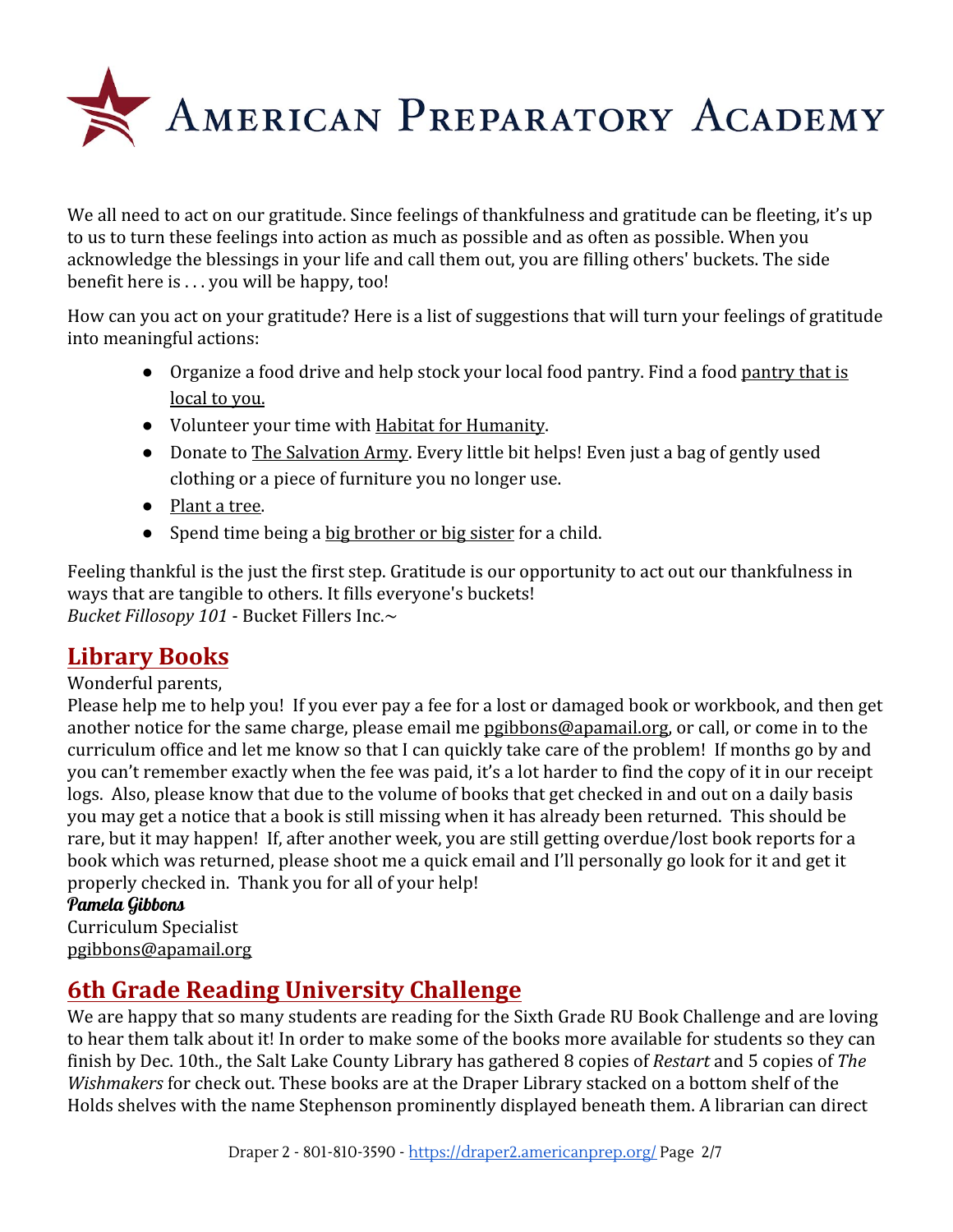

you to them if there are questions. These will be first-come first-served and will be checked out the same as any other public library book. Keep up the good reading!

Thanks, Lori Stephenson American Preparatory Academy District Librarian [lstephenson@apamail.org](mailto:lstephenson@apamail.org)

## **HOLIDAY BOUTIQUE... is TODAY AND TOMORROW!**

**THE HOLIDAY BOUTIQUE IS THIS WEEKEND!** Please join us for a fun and entertaining fundraising event! *This year we are raising funds for 4 water bottle filling stations for our school.* Please come out and support more than 60 local businesses and artisans while at the same time supporting our schools. The boutique will be held from 2pm to 8pm on Friday, November 16 and from 9am to 2pm on Saturday, November 17.

**National Honor Society** is hosting a Kid Zone. Drop your kids off with them while you shop! They will have activities for kids of all ages. For just \$5 you can drop your first child off for an hour, with a \$2 fee for each additional child for unlimited activities. Or pay \$1 per child per activity.

**Santa and Mrs. Claus** will be at the boutique on Friday from 5pm to 7pm and on Saturday from 11am to 1pm. Get your Santa photos for just \$5!

**Thank you to RC Willey** for their donation of a Christmas tree for our Holiday Boutique to keep and use. AND, for the use of the loveseat for Santa and Mrs. Claus to use for this weekend. THANK YOU!!

**Family photos with a professional photographer** will be on Friday from 3pm to 8pm and on Saturday from 10am to 1pm. For just \$5 you will get a professional photo that you can download.

**The dance teams** at Draper 3 are hosting a hot chocolate bar. Be sure to stop by for some delicious hot chocolate!

**Musical and dance performances** are scheduled for both Friday and Saturday. Vocal Force and Rise Up will be performing at 4pm on Friday and at 11am on Saturday. Bailando con el corazon will be performing on Saturday at noon.

**VOLUNTEERS NEEDED!** It's not too late to help with the boutique! Your time will go towards your required 20 volunteer hours. Please sign up here: <https://www.signupgenius.com/go/30e0d49abae2fa5fd0-2018> We can't run a successful fundraiser without your help!

**HOLIDAY GIFT WORKSHOP** Our first Holiday Gift Workshop was a success! So much a success, that we have to cut off future registrations. We thank those of you who have signed your children up. We had 105 students on Tuesday! Unfortunately we cannot accommodate any more than we already have signed up for the next 3 weeks. We are so sorry. Be watching for upcoming workshops in the future! Thank you to the volunteers who showed up to help on Tuesday. You are very much appreciated! We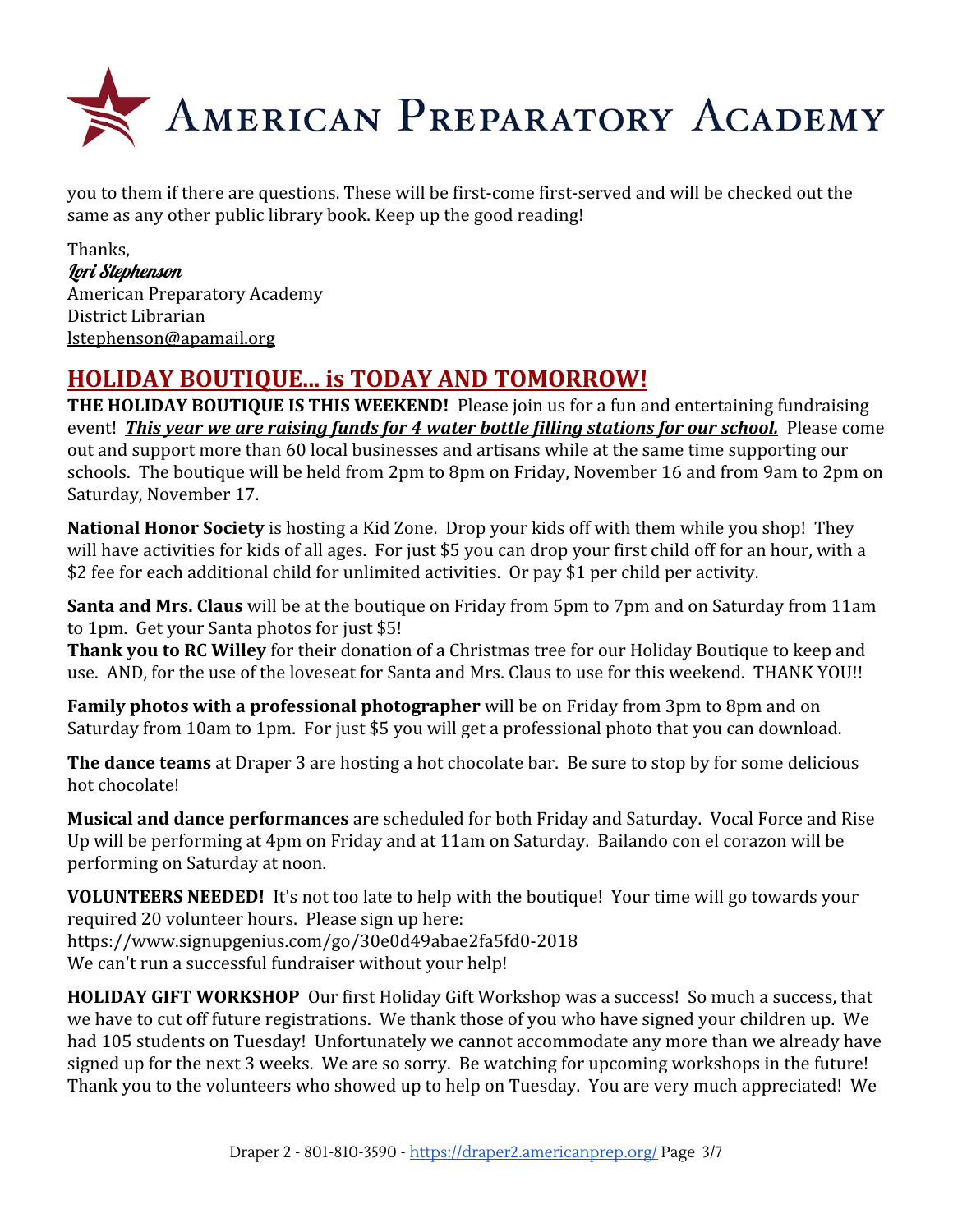

still need a few more volunteers in the upcoming weeks. Please go to <https://www.signupgenius.com/go/30e0d49abae2fa5fd0-holiday2> to sign up.

## **\*Seussical the Musical**

Come hurry on in, come all, to the most amazing event of the year—Seussical! Performed for just three fun-filled days, get your tickets now before this spectacular show sells out! Show dates are November 15, 16 and 17 at the D2 campus. Evening and matinee options are available.

To reserve your seats now go to: <https://americanprepd3.yapsody.com/>

#### **\*SEUSSICAL PALOOZA!**

Party with Characters, Food, Photos, & Silent Auction! Includes a ticket to the Matinee show! \$20.00!! The Palooza Party starts at 11:00 am with the Matinee show at 2 pm.



NOVEMBER 15TH.16TH.17TH **EVENING \$10/\$12 MATINEE \$8/\$10 APA DRAPER 2 CAMPUS GYM** 

## **SEUSSICAL PALOOZA!**

**PARTY WITH CHARACTERS, FOOD, PHOTOS, & SILENT AUCTION!** INCLUDES A TICKET TO THE MATINEE SHOW! \$20

# **RESERVED SEATING - BUY TICKETS ONLINE!** AMERICANPREPD3.YAPSODY.COM

## **\*Flu Season Reminder**

Just a reminder about expectations regarding sick students. If your student has a fever or is vomiting, they are not to attend school. The CDC recommends that children be free of fever for at least 24 hours before returning to school. Flu season started a bit early this year. Keeping sick children home from school helps slow the spread of disease. Some symptoms of the flu include fever, cough, sore throat, runny or stuffy nose, body aches, headaches, chills, fatigue, and sometimes diarrhea and vomiting. Hand hygiene is the number one way of preventing the transmission of disease. Please do your part to keep all our students healthy. Thank you.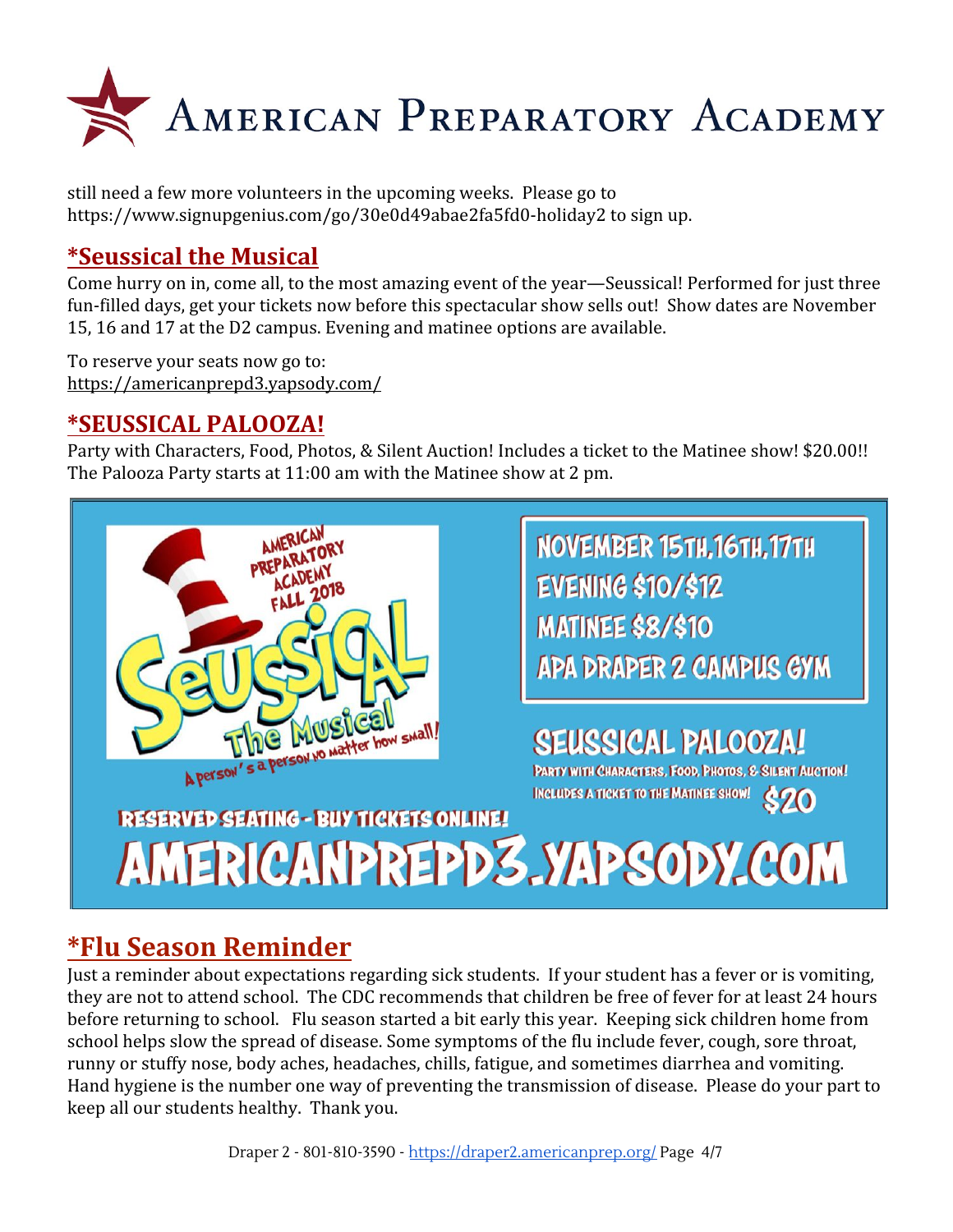

## **\*Coats and Jackets**

As the weather turns colder, please make sure that your students are dressed appropriately to go outside and enjoy recess. Our teachers and instructors will use their best judgment and may not let your student go out to recess if they do not have the proper coat/jacket. Thank you in advance for your help in keeping our students warm and dry!

#### **From the Front Office**

Recently there have been some questions regarding our school check in and out policy. This is from our Parent-Student Handbook for your reference:

Check-ins and Check-outs During the Day

1. Because we teach "bell to bell," it is vital that students remain for the entire school day. Parents are encouraged to schedule appointments outside of school hours whenever possible.

2. If a student needs to be checked-in during the school day, the student must be accompanied into the school by an adult and signed in at the office.

3. If a student needs to be checked-out during school hours, the parent/guardian must come into the school and sign the student out. Students will not be released from class until parents arrive at the school. For safety reasons, students will not be sent out to meet parents at the curb outside of regular carpool times. To minimize missed academic time, students will not be released from class until parents arrive at the school.

a. Parents/Guardians will list in the student registration the names of authorized individuals who are allowed to pick up a student from school.

b. Individuals who come into the school to check a student out will sign them out at the front office.

c. If school office staff doesn't know or recognize the individual, they will require photo ID and will check the name against the student registration.

d. If school office staff knows the individual picking up the student and knows they are authorized to pick up the student, photo ID will not be required.

e. In cases where ID is required, school staff may also ask the student "who is this picking you up?" as an added safety measure.

f. In cases where the individual picking up the student's name is not found on the authorized list, parents will be called and permission given before the student is released to the individual.

\*\*\*We have a very limited stash of extra pants for students who've had a bathroom accident. If your student has come home in something you don't recognize, will you please wash it and send it back to us? We are running desperately low and would really like to be able to help the students who will need it this coming month. *(No need to return borrowed underclothing).* \*\*\*We are in need of size 6 or 7 or 8 khaki PANTS!

## **Carpool Corner-TRAFFIC ALERT**

Monday, November 19th, The Loveland Living Planet Aquarium is having a special discounted day that will significantly impact traffic on Lone Peak Parkway. Please be prepared for delays during afternoon pick up.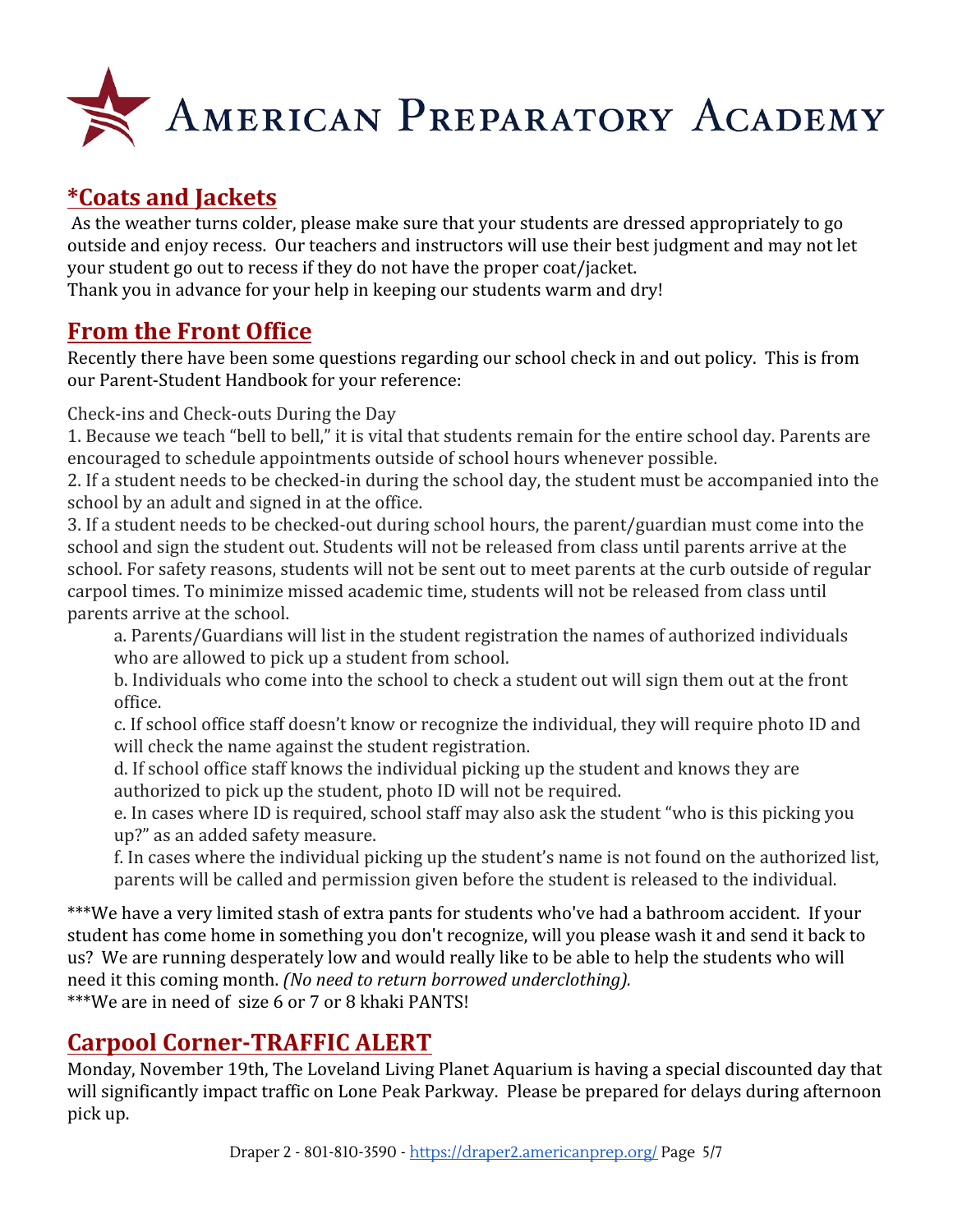

## **Volunteer Opportunities!!**

YOU are needed in lots of many ways to keep YOUR school up and running in the way it should be. We ALWAYS do what's best for kids and your kids love seeing you here helping out. Below you will find lots of different opportunities to volunteer. Please consider coming in and helping out!

**\*Carpool Volunteer link** (if you'd like to help it run as smooth as silk!) **<https://www.signupgenius.com/go/20F0A45AEA828AAFC1-carpool1>**

#### **\*Front Office Volunteers Needed**

Hello, Families! Thank you so much to those who have come in to help! It's a fun volunteer assignment and we really appreciate your help. **The busiest time where help is needed the most is from 9:30-11:30 am . Please sign up now!**

Here is the link to sign up: <https://www.signupgenius.com/go/20f0544adac2ba1f58-american>

## **\*Family Support Organization - Volunteer Opportunities**

Staff Appreciation Week will be February 11-15, 2019. We would love to have you join us on November 26th at 1:00 pm in the conference room as we begin to plan out this week-long celebration of the staff at APA Draper 2.

As always, we appreciate all of our volunteers and the time and energy they put into our school. Don't forget to turn in all of your volunteers hours!

\*If you have volunteer hours, please record them on your weekly communication envelope or email your hours to [volunteerdraper2@apamail.org](mailto:volunteerdraper2@apamail.org)

#### Nicole Harman

FSO Director Draper 2 [nharman@apamail.org](mailto:nharman@apamail.org)

## **Character Development**

#### by Mandy Brown

\*We are looking for stories from our families of service that has been performed in the school, community or world the past few months. (Walking dogs at the humane society/ cleaning up trash at the park/ visiting elderly residents at a nursing home, ETC.!!) If you have any stories (and pictures if possible!), please pass them on to be featured on our BUILDERS bulletin board. mandy.brown@apamail.org

\*THANK YOU to our OUTSTANDING volunteers who made our first-ever College Fair a huge success. They put in an incredible amount of time and effort and the students had a WONDERFUL time as a result. We couldn't have done our event without the amazing contributions of: MARCUS BROWN, JO ELLEN CHAPPELL, MICHELLE GOUDGE, CHARLES HARDY, STEPHANIE HENDERSON, MARSHALL MCCARTY, STEPHANIE MCVICAR, LIZ PAPENFUSS, STACIE PETERSEN, MARCO AND MARIA SANCHEZ, ANDREA SAWATZKI, HEATHER WALL, AND JILL WELCH!!!! We also gratefully acknowledge the gracious donations from BYU, Cottey College, Michigan State University, Snow College, Utah State